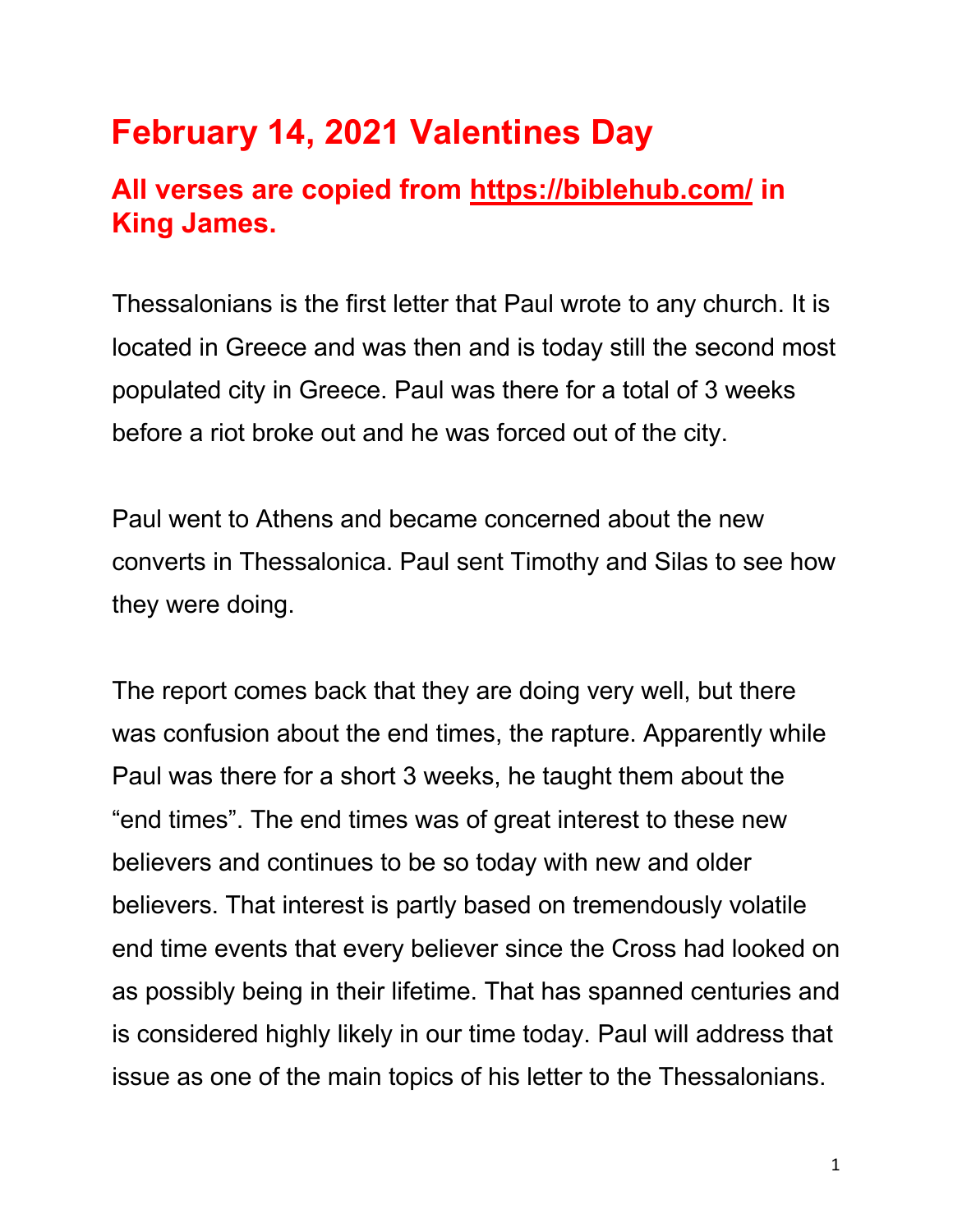**1 Thessalonians**

### **Greetings from Paul, Silas and Timothy**

**(2 Thessalonians 1:1-2; Philemon 1:1-3)**

#### **1Paul, and Silvanus, and Timotheus, unto the church of the Thessalonians** *which is* **in God the Father and** *in* **the Lord Jesus Christ: Grace** *be* **unto you, and peace, from God our Father, and the Lord Jesus Christ.**

Paul includes Silus and Timothy in his opening remarks in this letter as they had been with him when he introduced Christ to the Thessalonians. This would have been Paul's third missionary journey from his home in Galatia. It is covered in Acts 17.

> *Acts 17:1-4 1Now when they had passed through Amphipolis and Apollonia, they came to Thessalonica, where was a synagogue of the Jews: 2And Paul, as his manner was, went in unto them, and three sabbath days reasoned with them out of the scriptures, 3Opening and alleging, that Christ must needs have suffered, and risen again from the dead; and that this Jesus, whom I preach unto you, is Christ. 4And some of them believed, and consorted with Paul and Silas; and of the devout Greeks a great multitude, and of the chief women not a few.*

Paul was successful in bringing a number of Jews and gentiles to the Saving knowledge of Jesus Christ in a short 3 (Sabbath days) in vs 2, means three weeks of sabbath days or three weeks.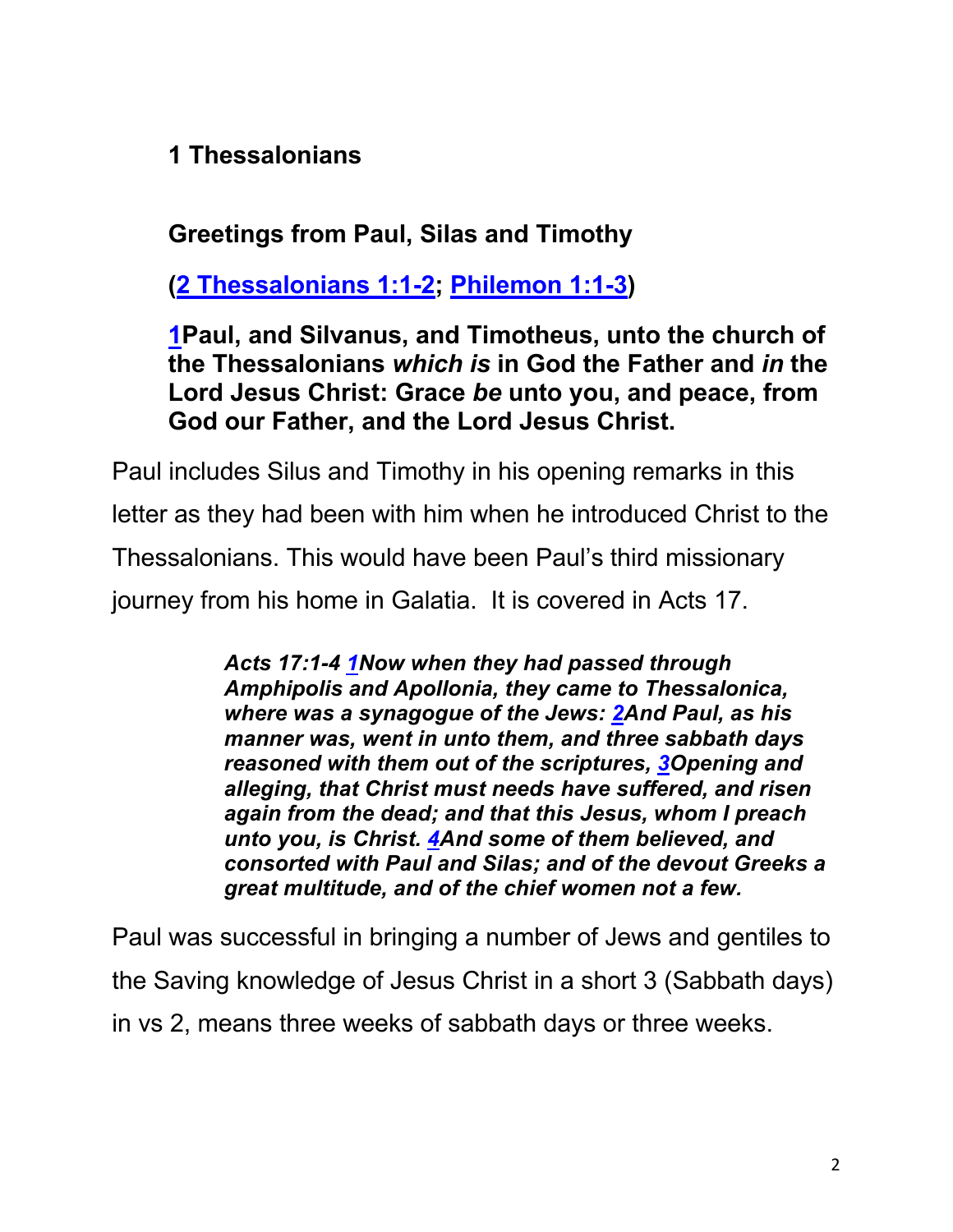#### **2We give thanks to God always for you all, making mention of you in our prayers;**

The apostle Paul and the disciples Timothy and Silus were always excited to see men and women come to Salvation. It is no little thing to be involved in sharing the Gospel of Christ and seeing a response, especially in an area where there is great resistance to Christianity. It is a big thing to "mention" someone in a prayer. It is telling us that we don't need long drawn-out prayers to get God's attention, just the mere mention of someone's need is vital to God and to the one mentioned.

#### **3Remembering without ceasing your work of faith, and labour of love, and patience of hope in our Lord Jesus Christ, in the sight of God and our Father;**

Three striking elements of a Believer; working through Faith; If you did not have Faith to believe would you even step out a little to carry out God's Great Commission? Without Faith would you have the courage to share your Faith with anyone? Without Faith would you even believe that you are saved? Without Faith would you heart still break for those who are lost?

You may remember I've mention this once or twice.

*Ephesians 2:8For by grace are ye saved through faith; and that not of yourselves: it is the gift of God: 9Not of works, lest any man should boast. 10For we are his workmanship,*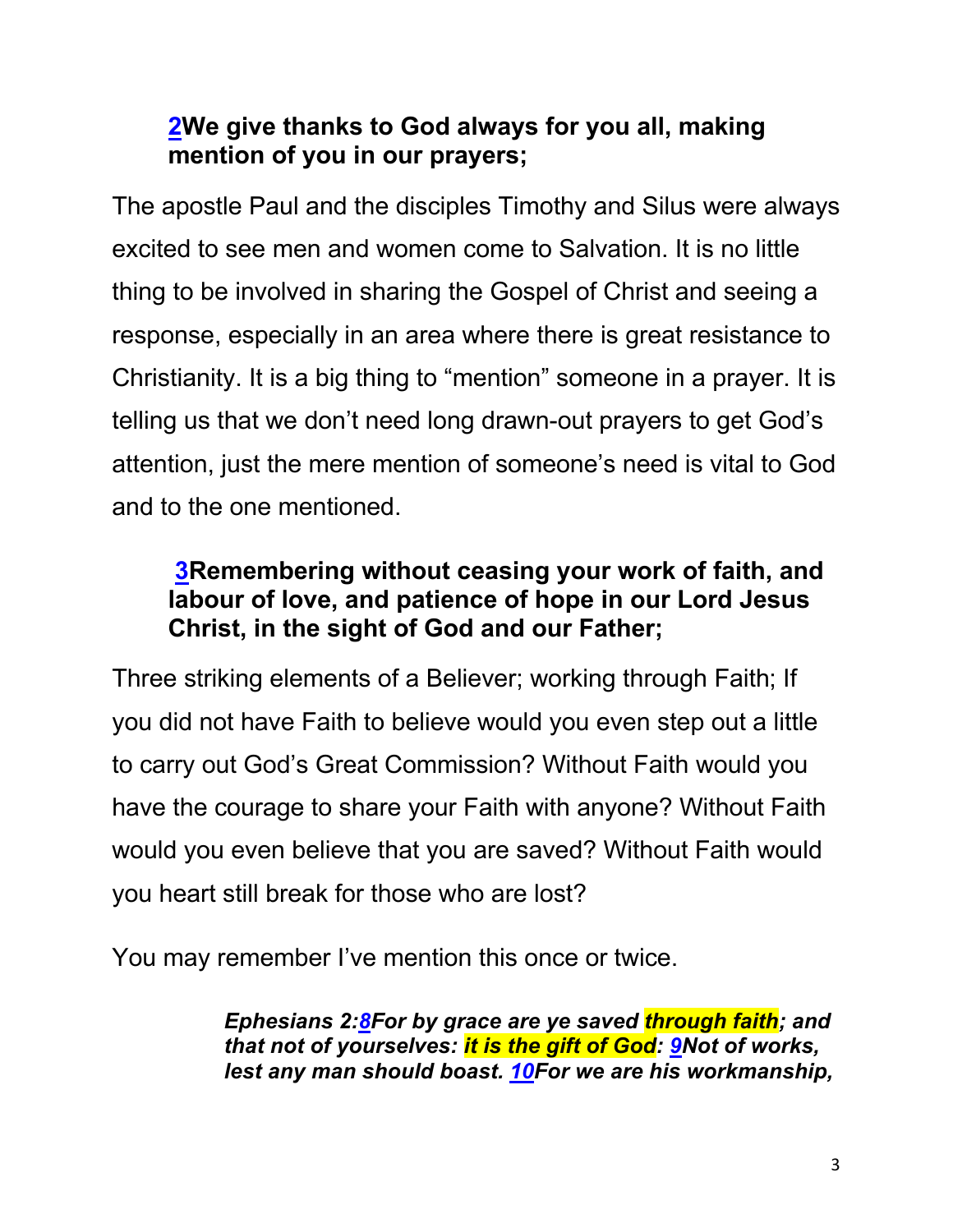*created in Christ Jesus unto good works, which God hath before ordained that we should walk in them.*

Laboring in Love.

Any labor we do is not for Salvation our laboring is fruitless if it is not directed from God for God for His Glory, not for anything of our own or for ourselves.

Patient in our Hope.

Being patient in our Hope in our Lord Jesus Christ is a virtue and will be rewarded.

#### *Isaiah 40:31 But they that wait upon the LORD shall renew their strength; they shall mount up with wings as eagles; they shall run, and not be weary; and they shall walk, and not faint.*

God through His own patience with us had demonstrated His

Love for us; His Grace is a manifestation of His Patience.

*2 Peter 3:9 The Lord is not slack concerning his promise, as some men count slackness; but is longsuffering to usward, not willing that any should perish, but that all should come to repentance.*

All of this done in God's purview and vision in and for our lives as believers. His Patience is first extended that we might be saved, He then extends His Patience as we walk through life and sanctification. Always prodding us onward and upward.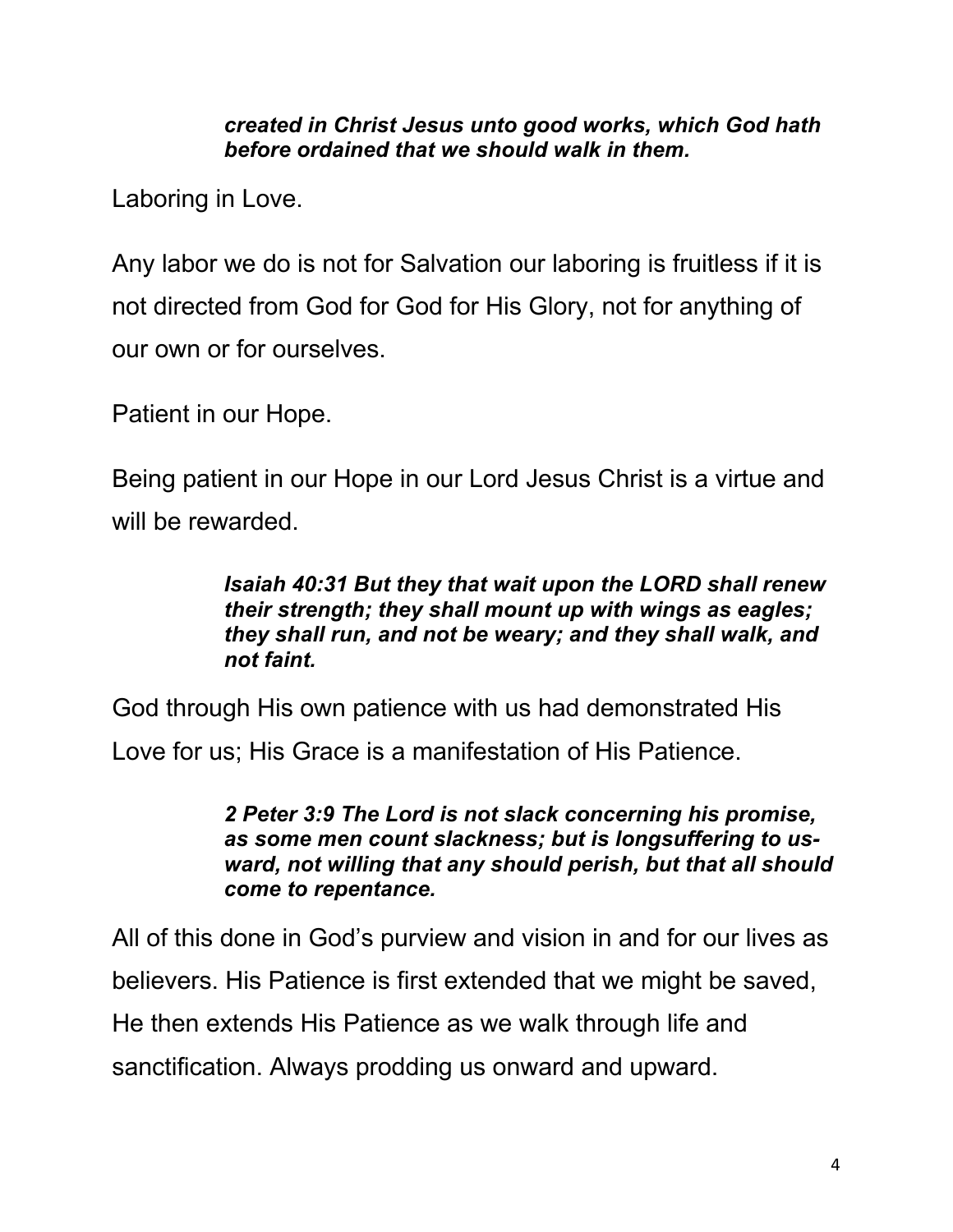*Romans 13: 11And that, knowing the time, that now it is high time to awake out of sleep: for now is our salvation nearer than when we believed. 12The night is far spent, the day is at hand: let us therefore cast off the works of darkness, and let us put on the armour of light. 13Let us walk honestly, as in the day; not in rioting and drunkenness, not in chambering and wantonness, not in strife and envying. 14But put ye on the Lord Jesus Christ, and make not provision for the flesh, to fulfil the lusts thereof.*

Prodding us onward and upward.

#### **4Knowing, brethren beloved, your election of God.**

*Romans 8:30 30Moreover whom he did predestinate, them he also called: and whom he called, them he also justified: and whom he justified, them he also glorified.*

God knew millions of years before you were born that you would say yes to His offer of Eternal Life through the Blood of the Lamb His Son Jesus Christ. Just like He knew millions of years before everyone that would refuse the free Gift of Life. There are those among us, even family members that will never accept the Free Gift of Life. It is heart breaking and it is our job to simply pray for them. If there is any hope it is in Jesus and what He did on the Cross for all mankind. It is sufficient, but no one will be taken kicking and screaming into Heaven.

**5For our gospel came not unto you in word only, but also in power, and in the Holy Ghost, and in much assurance; as ye know what manner of men we were among you for your sake.**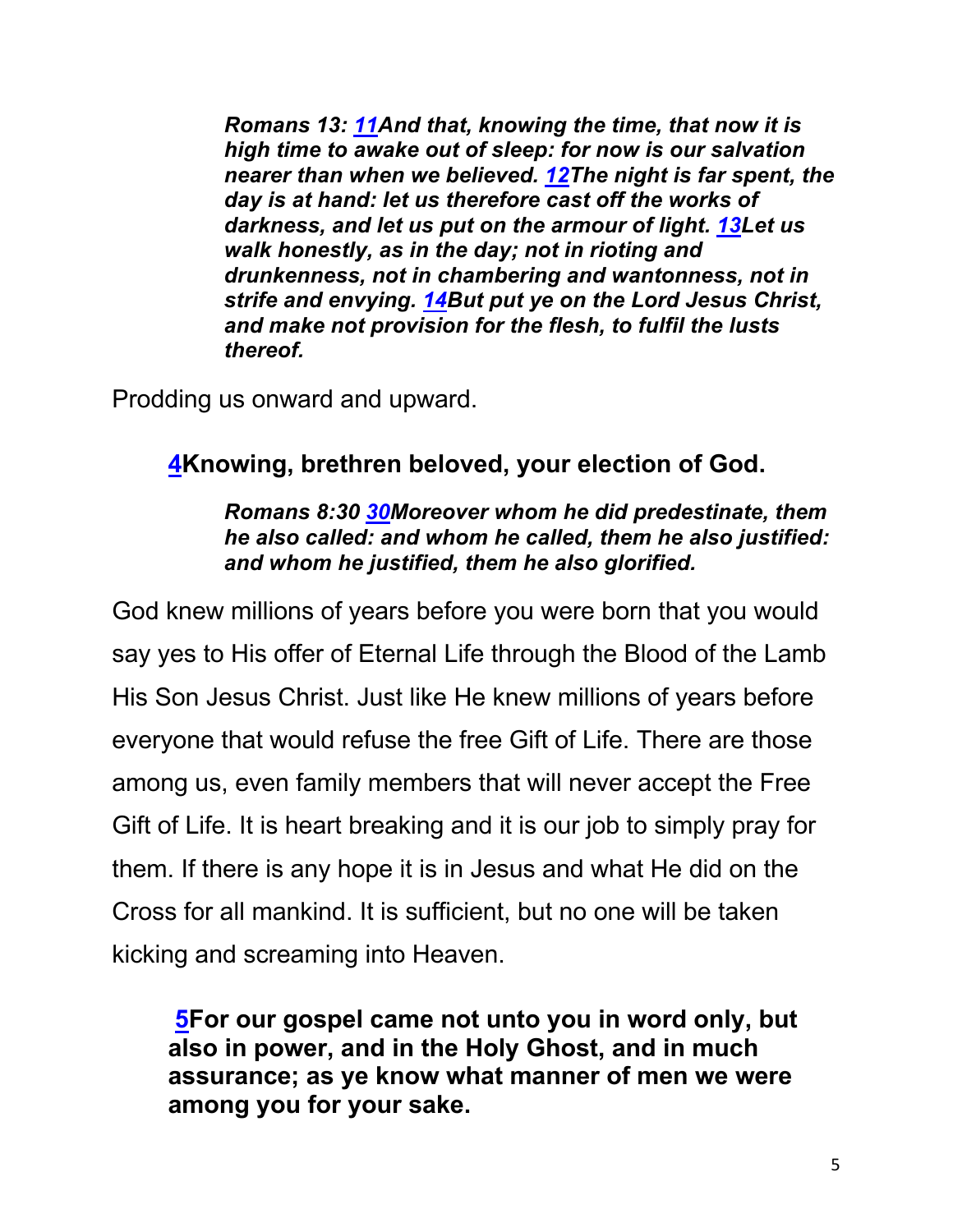Paul came to Thessalonica, driven by God to bring the Good News of Salvation to an unsaved city. Along with Paul and his fellow workers came the Holy Ghost filled with the Power of God. Bringing assurance to those who heard the Truth just as He does today, as Believers when you hear the Truth you know it is the Truth and believe it.

As Paul did in numerous locations, he would work to earn his own way and not depend upon handouts from those he taught. He makes mention of it here "what manner of men we were among you for your sake".

#### **6And ye became followers of us, and of the Lord, having received the word in much affliction, with joy of the Holy Ghost:**

A riot broke out toward the end of the three weeks Paul was in Thessalonica. These new believers were caught up in this hatred of Paul and the Word of God he brought. As they began their walk in Christ their lives became more challenging due to persecution. Now you might think if walking with Christ is going to be persecution why do it? The simple answer is Life for ever with Christ. The alternative of denying Christ and perhaps not enduring persecution has an equally simple answer. Eternal life without Christ in the Lake of Fire. Pretty simple choice.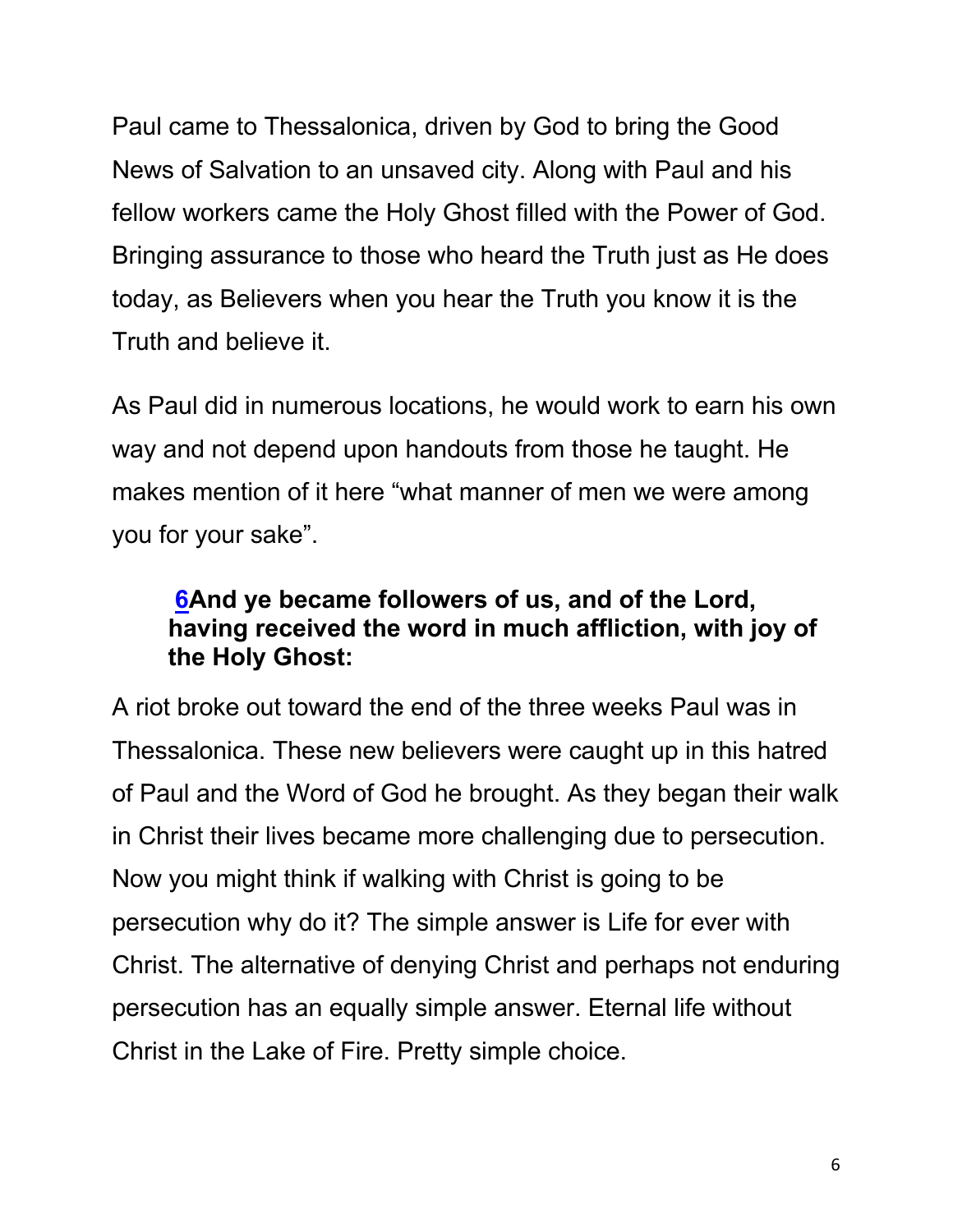#### **7So that ye were ensamples to all that believe in Macedonia and Achaia.**

The Romans divided Greece into the Northern and Southern provinces or regions each governed by a "proconsul".

Thessalonica was the capital of the norther province and Corinth was the capital of the southern province. Paul was pointing out that those in Thessalonica were to be examples of what walking and living in Christ was to the whole of Greece and modern-day Europe.

#### **8For from you sounded out the word of the Lord not only in Macedonia and Achaia, but also in every place your faith to God-ward is spread abroad; so that we need not to speak any thing.**

The Gospel was spread mightily by those in Thessalonica and they delt with persecution from almost the first day of receiving the Word of God from Paul and his fellow Christians.

#### **9For they themselves shew of us what manner of entering in we had unto you, and how ye turned to God from idols to serve the living and true God;**

They turned to God from idols; but they heard the Word, and it was True in their hearing; it drew them away from years of idol worship. Put in another way they turned from the darkness to the light.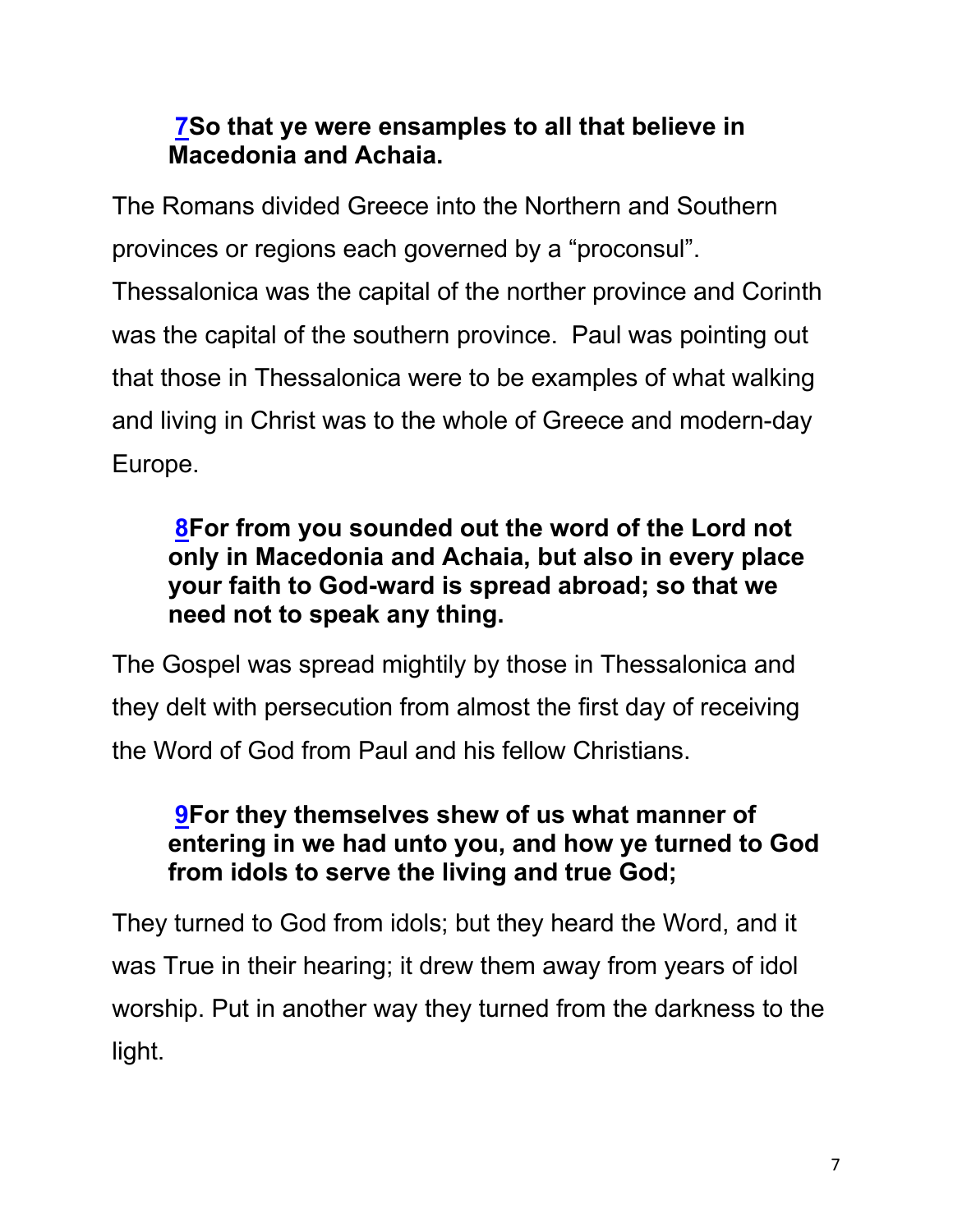There are those who have experienced a meeting with God, some recognize their errors right away and turn from the idol worship to the True and Living God. Others are a little slow on the uptake and many die in their errors of Idol worship.

Dagon;

*1 Samuel 1: 1And the Philistines took the ark of God, and brought it from Ebenezer unto Ashdod. 2When the Philistines took the ark of God, they brought it into the house of Dagon, and set it by Dagon. 3And when they of Ashdod arose early on the morrow, behold, Dagon was fallen upon his face to the earth before the ark of the LORD. And they took Dagon, and set him in his place again. 4And when they arose early on the morrow morning, behold, Dagon was fallen upon his face to the ground before the ark of the LORD; and the head of Dagon and both the palms of his hands were cut off upon the threshold; only the stump of Dagon was left to him. 5Therefore neither the priests of Dagon, nor any that come into Dagon's house, tread on the threshold of Dagon in Ashdod unto this day.*

*6But the hand of the LORD was heavy upon them of Ashdod, and he destroyed them, and smote them with emerods, even Ashdod and the coasts thereof.*

"emerods" is an antiquated term translated in today's English vernacular; "hemorrhoids".

> *7And when the men of Ashdod saw that it was so, they said, The ark of the God of Israel shall not abide with us: for his hand is sore upon us, and upon Dagon our god.*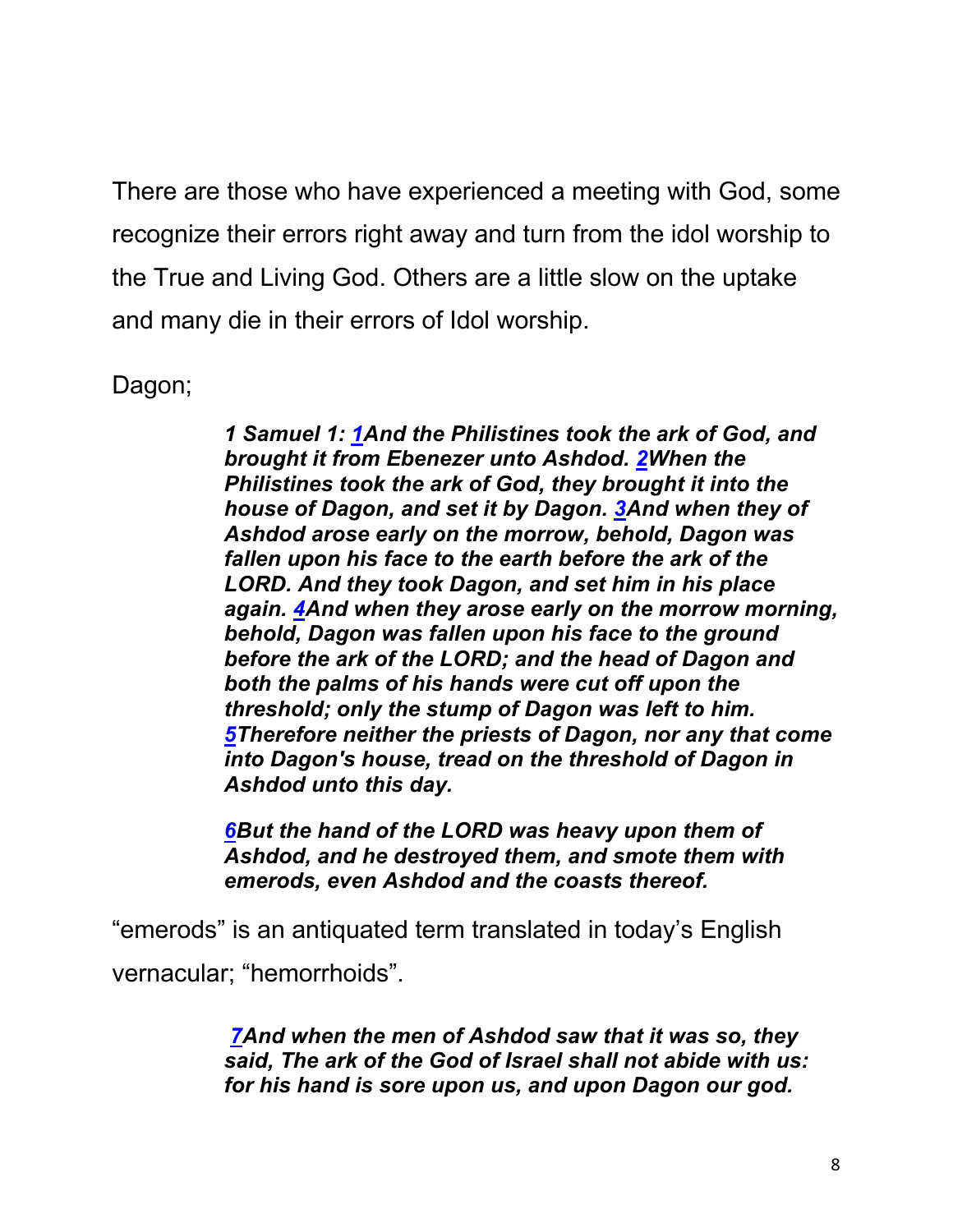*8They sent therefore and gathered all the lords of the Philistines unto them, and said, What shall we do with the ark of the God of Israel? And they answered, Let the ark of the God of Israel be carried about unto Gath. And they carried the ark of the God of Israel about thither. 9And it was so, that, after they had carried it about, the hand of the LORD was against the city with a very great destruction: and he smote the men of the city, both small and great, and they had emerods in their secret parts. 10Therefore they sent the ark of God to Ekron. And it came to pass, as the ark of God came to Ekron, that the Ekronites cried out, saying, They have brought about the ark of the God of Israel to us, to slay us and our people. 11So they sent and gathered together all the lords of the Philistines, and said, Send away the ark of the God of Israel, and let it go again to his own place, that it slay us not, and our people: for there was a deadly destruction throughout all the city; the hand of God was very heavy there. 12And the men that died not were smitten with the emerods: and the cry of the city went up to heaven.*

This is an example of not turning toward the Truth of God but to continue to look upon a manmade god; a Lie.

#### **10And to wait for his Son from heaven, whom he raised from the dead,** *even* **Jesus, which delivered us from the wrath to come.**

Each Chapter of 1 Thessalonians masterfully ends with a reference to the coming of the Lord. If not the final verse it is the next verse to the last verse or close to it.

For all Christians for all time, it has been the same encouragement; "wait for His Son from heaven"